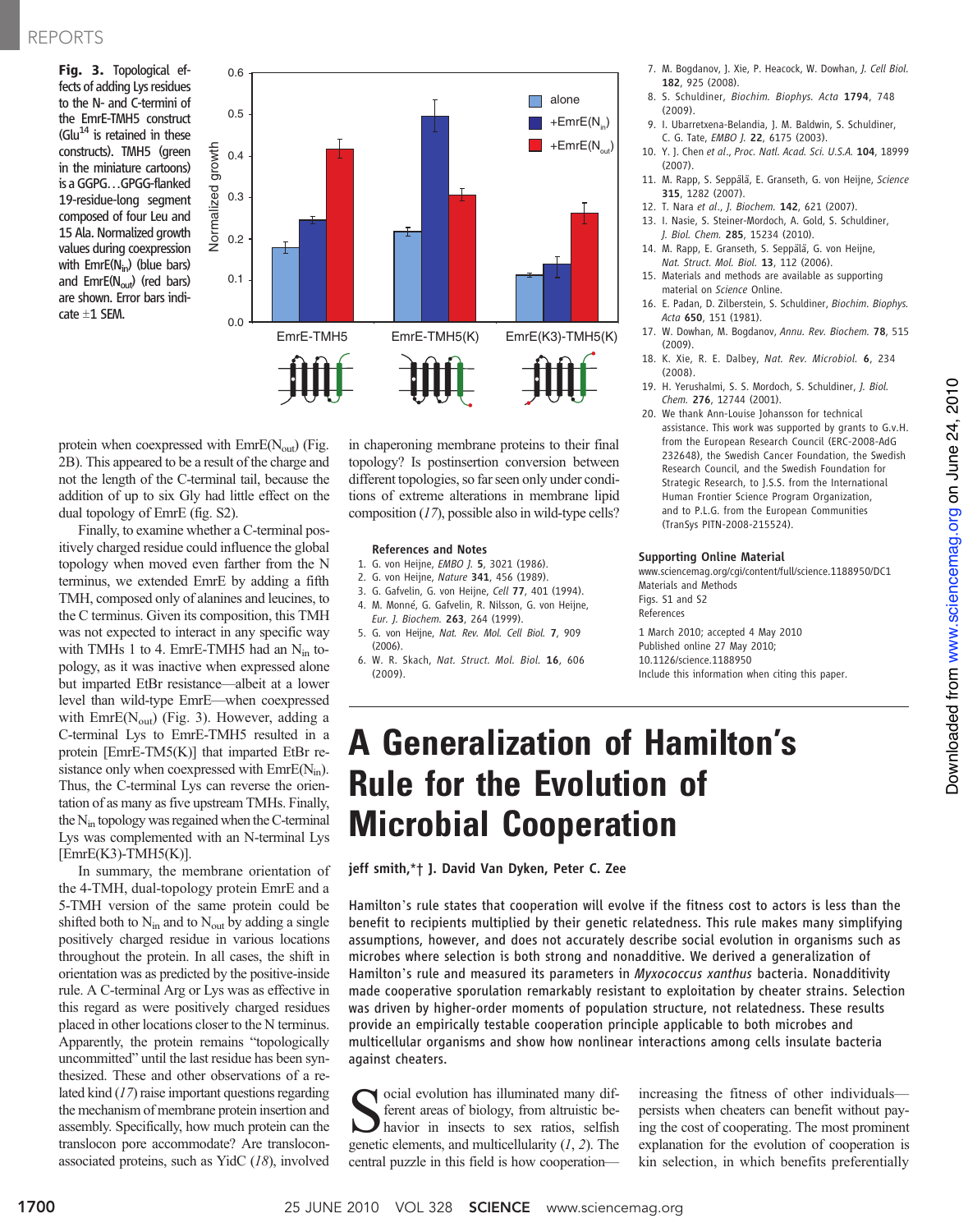go to individuals who share cooperation alleles (3, 4). The centerpiece of kin selection theory is Hamilton's rule  $(3, 5, 6)$ . It states that cooperation will evolve if  $rb - c > 0$ , where b is the benefit of cooperation;  $c$  is the cost of cooperation; and  $r$  is the genetic relatedness of actors to recipients (Fig. 1A). Kin selection relatedness is a statistical regression coefficient describing the similarity of actors and recipients at relevant cooperation loci and is not necessarily equal to whole-genome similarity  $(5-7)$ .

Hamilton's rule is an elegant evolutionary principle, but it encounters problems when selection is strong and fitness effects are nonadditive (5, 8). Nonadditivity occurs whenever fitness is a nonlinear function of social environment (Fig. 1B) or when different genotypes have different slopes (Fig. 1C). Under these circumstances, b and c are functions of  $r(9)$ . This confounds fitness effects with population structure, obscures the biological causes of selection, and limits the usefulness of Hamilton's rule as an interpretive tool (fig. S1). It also makes it difficult to test kin selection with Hamilton's rule, because costs and benefits cannot be extrapolated to other population structures. Social evolution needs theory that makes testable predictions for specific systems  $(10, 11)$ .

These problems are especially pronounced for cooperation among microbes. Microbial traits as diverse as quorum sensing, biofilms, development, metabolism, mutualism, and virulence are social and vulnerable to cheating  $(11-18)$ . Many

Department of Biology, Indiana University, Bloomington, IN 47405, USA.

\*Present address: Department of Ecology and Evolutionary Biology, Rice University, Houston, TX 77005, USA. †To whom correspondence should be addressed. E-mail: smith74@indiana.edu

Fig. 2. Parameters of the generalized Hamilton's rule measured in an experimental population of sporulating Myxococcus bacteria. (A) Absolute fitness of a cooperator strain (blue circles) and a cheater strain (red diamonds) as a function of their frequency within groups. Data points are independent experimental replicates; lines, regression model fit to data. (B) Fitness terms in Eq. (1), calculated from the data shown in (A). Green diamonds, benefit vector b; purple circles, genotypedependence vector d. Points show best-fit model  $(\pm$ SD from bootstrapped data). (C) Initial distribution of cooperators among groups for a specific experimental population. (D) Social structure terms in Eq. (1) were calculated for the population shown in (C). Blue, cooperator moments m; red, noncooperator moments  $m_{non}$ ; black, relatedness vector r.

systems show strong frequency-dependent selection, one form of nonadditivity  $(12, 14, 16-18)$ . So far, social evolution theory has mostly been a qualitative, heuristic guide to interpretation. Models are seldom compared with data, and attempts to measure Hamilton's rule are rare [but see (19, 20)]. Even though microbes have been singled out as important tests of social evolution theory  $(11)$ , it is still unclear how much relatedness is required to prevent cheaters from spreading, whether relatedness in natural populations is sufficient, and whether kin selection acts differently in microbes and in animals.

To bridge the gap between theory and data, we derived a generalization of Hamilton's rule that does not assume additivity or weak selection and whose parameters are empirically measurable (21). We found that cooperators increase in frequency if

$$
\mathbf{r} \cdot \mathbf{b} - c + \mathbf{m} \cdot \mathbf{d} > 0 \tag{1}
$$

Distributions can be described by their moments: parameters that measure their shape and





location. The relatedness vector  $\mathbf{r} = \{r_1, r_2, ...\}$ measures how the distributions of social environments encountered by cooperators and noncooperators differ in each of these moments (fig. S2).  $r_1$  is equivalent to r in Hamilton's rule (5). The other terms are higher-order relatedness coefficients (22, 23). Any smooth function can be expanded into a Taylor polynomial series whose coefficients measure its linear, quadratic, and higher-order components. The benefit vector b describes noncooperator fitness as a function of social environment (red lines in Fig. 1) in terms of its Taylor coefficients.  $c$  is the cost of cooperation when all neighbors are noncooperators.  $\mathbf{m} \cdot \mathbf{d}$  is nonzero when benefits depend on recipient genotype (Fig. 1C). m is the moments vector for cooperators. d is the difference between the Taylor series of cooperators and noncooperators. Unlike Hamilton's rule, Eq. (1) disentangles fitness effects from population structure and is valid for arbitrarily complex forms of social selection. When fitness effects are additive, Eq. (1) reduces to  $rb - c > 0$ .

> Fig. 1. Measuring the costs and benefits of cooperation in microbes. Blue, cooperator fitness; red, noncooperator fitness.  $(A)$  In Hamilton's rule, *b* is the slope of fitness against the frequency of cooperators among social neighbors; c is the fitness difference between cooperators and noncooperators for a given social environment. Fitness effects are nonadditive when benefits are (B) nonlinear or (C) depend on recipient genotype.



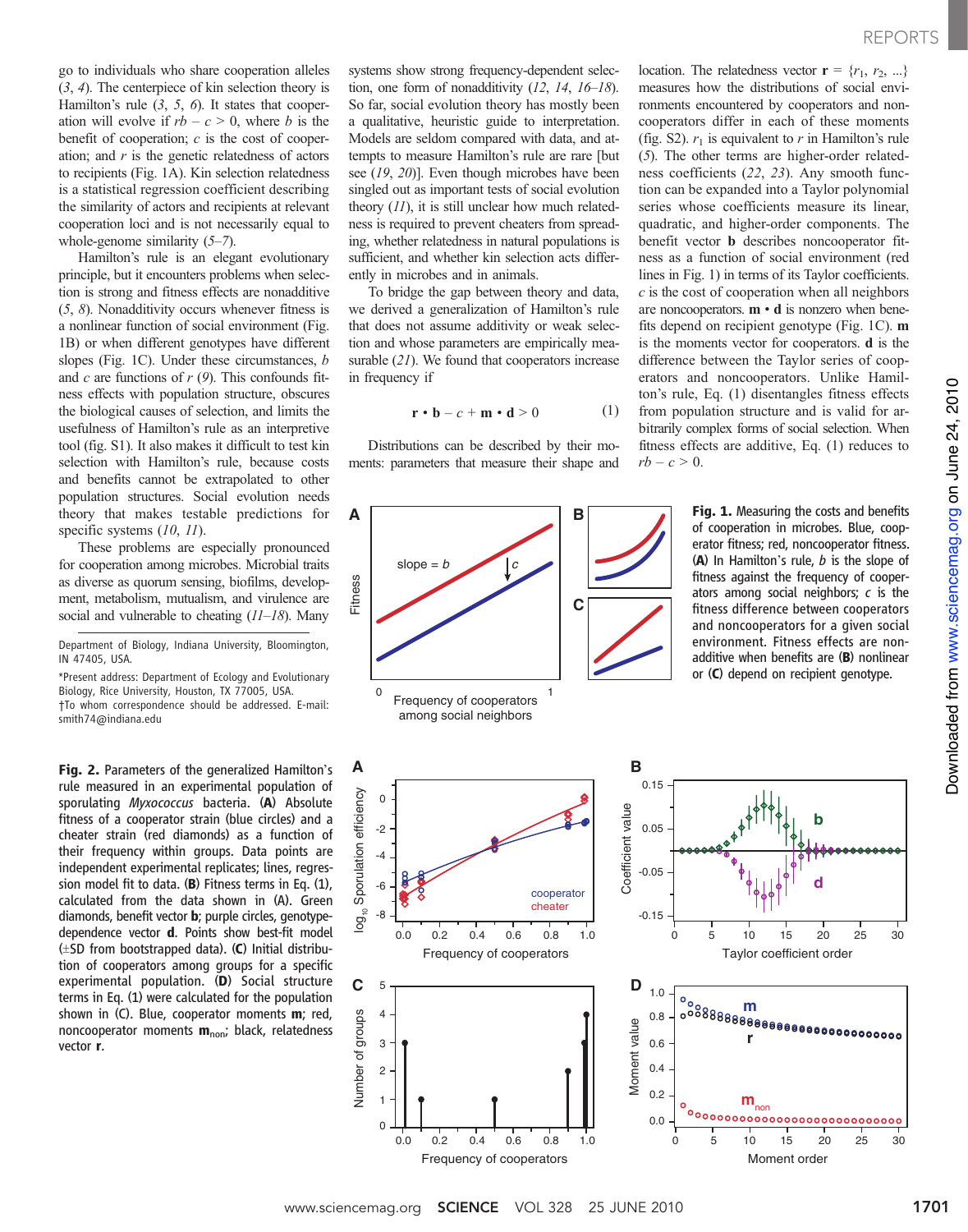We applied our generalized rule to data from experimental populations of Myxococcus xanthus bacteria. When starved of amino acids, M. xanthus cells aggregate and form fruiting bodies in which a small fraction of cells become stress-resistant spores; the rest die (24). Some cheater strains sporulate superefficiently among cooperators but do poorly on their own (14). We mixed a cooperator strain and a cheater strain at different frequencies, let them develop, and measured their abundance among surviving spores. Fitness effects were strongly nonadditive (Fig. 2A). Cooperators increased the fitness of both genotypes  $[F_{(1,43)} = 1872.92, P \le 0.0001; n =$ 48], but the effect was strongly nonlinear [slightly less than exponential;  $F_{(1,43)} = 15.69$ ,  $P <$ 0.001]. Cheaters benefited more than cooperators  $[F_{(1,43)} = 81.87, P \le 0.0001]$ . Cooperators were more fit than cheaters at low frequencies  $[F_{(1,43)} = 51.54, P \le 0.0001]$  but less fit at high frequencies. Cooperating was therefore altruistic when locally common but mutually beneficial when rare  $(25)$ .

We calculated **b** and **d** in Eq. (1) from the Taylor series of the fitted statistical model and found that their linear, additive components were very small (Fig. 2B). The largest terms were order 10 to 15. This is caused by the steepness of the curves in Fig. 2A and means that fitness was disproportionately determined by groups with high frequencies of cooperators. The genotype of individual neighbors mattered less than the genotype of several neighbors collectively. Under such circumstances, the most important components of population structure are the corresponding higher-order moments—not firstorder relatedness. c was  $-1.73 \pm 0.02$  (SEM)  $\times$ 10−<sup>6</sup> . A negative cost indicated that cooperation provided a direct fitness benefit when most neigh-

Fig. 3. M. xanthus development is resilient to cheating. (A) Conditions under which kin selection favors cooperation. Blue signifies conditions in which cooperators have higher mean fitness than cheaters; red, cheaters have higher mean fitness. In an island model of population structure, cheaters invade only when migration between groups is large enough that first-order relatedness is <0.6. When cheaters can invade, they reach an equilibrium frequency where cooperators remain at least 40% of the population. We report population structure in terms of firstorder relatedness instead of migration rate to aid comparison with other systems. (B) Cheater load. Points show population mean fitness near the selective equilibrium for a given level of population structure.

bors were noncooperators. This was a minor component of fitness, however. Large negative values of d indicated that cheaters mainly gain advantage by benefiting from cooperative groups more than cooperators do.

We calculated **r** and **m** for an experimental population where most groups contained both genotypes, but with a strong skew toward one or the other (Fig. 2C). The components of these vectors varied less than those of b and d (Fig. 2D). Kin selection relatedness was  $r_1 \approx 0.8$ . Putting it all together, the predicted inclusive fitness effect of cooperation was  $\mathbf{r} \cdot \mathbf{b} - c + \mathbf{m} \cdot$  $d = 0.014$  spores per cell [95% confidence interval (CI) 0.004 to 0.021], which did not significantly differ from the observed value of 0.0135. A positive inclusive fitness effect indicated that, in this population, kin selection favored cooperation.

To better understand kin selection in this system, we calculated the inclusive fitness effect for populations with different global cooperator frequencies and rates of migration between groups. We found that cooperative development in M. xanthus is markedly resilient to cheating. In the conventional island model of population structure (26), cheaters could invade populations of cooperators only if migration was high enough that  $r_1$  < 0.6 (Fig. 3A). Considering the large fitness advantage cheaters often had within groups, this is a remarkably low relatedness threshold. Reexamining Fig. 3A gives an intuitive explanation for this result. Compared with cooperators in all-cooperator groups, cheaters had a net advantage only in groups with >70% cooperators. Population structure limits the abundance of groups in this narrow range of frequencies (fig. S2). The specific form nonadditivity takes is crucial. Increasing returns from cooper-



ation limit the ability of cheaters to invade, whereas decreasing returns make it easier (fig. S3). When population structure was very low, direct fitness benefits allowed cooperators to escape being displaced by cheaters. Instead, both genotypes coexisted in a balanced polymorphism (Fig. 3A). Population structure reduced the equilibrium frequency of cheaters and their effect on population mean fitness ("cheater load") (Fig. 3B). Selection was frequency dependent because the higher-order components of population structure that dominate selection were also frequency dependent (fig. S4). Hamilton's rule, however, misleadingly placed the cause of frequency dependence in its fitness terms b and  $c$  instead of its population structure term  $r$ (fig. S4).

Our generalization of Hamilton's rule provides a kin selection principle that is valid for systems with strong nonadditive fitness effects. It shows why higher-order moments of population structure appear in models of social evolution (23, 27), shows when they are important, and provides a general method for handling them. Because Eq. (1) refers only to fitness and genotype frequencies, it is independent of many system-specific details and can be applied to cooperation at all levels of biological organization—not just microbes. It also lets social evolution theory be more than a heuristic guide to interpretation. Because all the terms in Eq. (1) are empirically measurable, it is both a quantitative analytical tool and a testable hypothesis. The inclusive fitness effect  $(\mathbf{r} \cdot \mathbf{b} - c +$ m • d) is a quantitative measure of selection that one can use to compare different hypothetical mechanisms for the evolution of cooperation. One could, for example, evaluate the relative importance of population structure and infectious transfer of cooperation genes (28) by comparing the amount of allele frequency change due to kin selection or gene transfer. The inclusive fitness effect also shows when "Trojan horse" strategies for controlling microbial infections with human-introduced cheaters (29) are likely to be successful.

Strong nonadditivity plays an important role in microbial cooperation. It causes these systems to deviate from the traditional scheme where social interactions are classified as altruistic, mutually beneficial, selfish, or spiteful (24, 25). Frequency-dependent selection within groups can create situations where cooperation is altruistic at some frequencies but mutually beneficial at others (Fig. 2A). With nonadditivity, the  $r$  in Hamilton's rule can also be a relatively unimportant component of population structure. In our M. xanthus system, selection is primarily determined by higher-order terms that measure the abundance of groups with high frequencies of cooperators. Finally, strong population structure is not always needed to prevent the spread of strong cheaters. The cheater strain we examined has a hundred-fold fitness advantage within groups when it is rare, and it massively reduces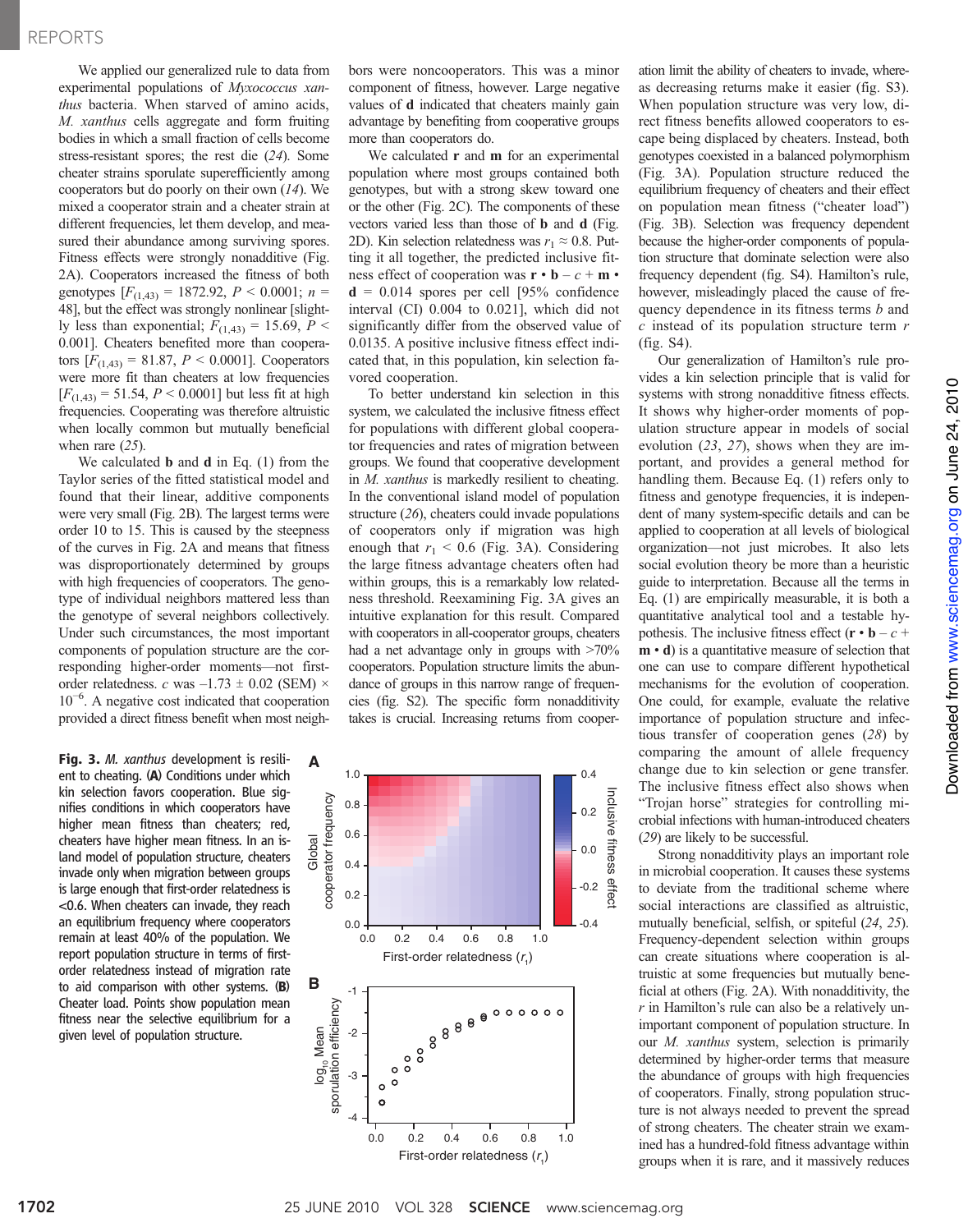group fitness when it is common. Nevertheless, increasing-returns nonadditivity allows cooperation to evolve at levels of population structure comparable to that seen among social insect colonies (30). Cheaters have a rare advantage in several systems  $(12, 16-18)$  and may be a common property of microbial cooperation.

### References and Notes

- 1. J. Maynard Smith, E. Szathmary, The Major Transitions in Evolution (Oxford Univ. Press, New York, 1995).
- 2. L. Keller, Ed., Levels of Selection in Evolution (Princeton Univ. Press, Princeton, NJ, 1999).
- 3. W. D. Hamilton, J. Theor. Biol. 7, 1 (1964).
- 4. A. S. Griffin, S. A. West, Trends Ecol. Evol. 17, 15 (2002).
- 5. D. C. Queller, Evolution 46, 376 (1992).
- 6. P. D. Taylor, S. A. Frank, J. Theor. Biol. 180, 27 (1996).
- 7. A. Grafen, Oxf. Surv. Evol. Biol. 2, 28 (1985).
- 8. T. Wenseleers, J. Evol. Biol. 19, 1419, discussion 1426 (2006).
- 9. A. Gardner, S. A. West, N. H. Barton, Am. Nat. 169, 207 (2007).
- 10. O. Leimar, P. Hammerstein, J. Evol. Biol. 19, 1403, discussion 1426 (2006).
- 11. S. A. West, S. P. Diggle, A. Buckling, A. Gardner, A. S. Griffin, Annu. Rev. Ecol. Evol. Syst. 38, 53 (2007).
- 12. P. E. Turner, L. Chao, Nature 398, 441 (1999).
- 13. J. E. Strassmann, Y. Zhu, D. C. Queller, Nature 408, 965 (2000).
- 14. G. J. Velicer, L. Kroos, R. E. Lenski, Nature 404, 598 (2000).
- 15. P. B. Rainey, K. Rainey, Nature 425, 72 (2003).
- 16. R. C. MacLean, I. Gudelj, Nature 441, 498 (2006).
- 17. S. P. Diggle, A. S. Griffin, G. S. Campbell, S. A. West, Nature 450, 411 (2007).
- 18. A. Ross-Gillespie, A. Gardner, S. A. West, A. S. Griffin, Am. Nat. 170, 331 (2007).
- 19. O. M. Gilbert, K. R. Foster, N. J. Mehdiabadi, J. E. Strassmann, D. C. Queller, Proc. Natl. Acad. Sci. U.S.A. 104, 8913 (2007).
- 20. R. Kümmerli, P. van den Berg, A. S. Griffin, S. A. West, A. Gardner, J. Evol. Biol. 23, 699 (2010).
- 21. Materials and methods are available as supporting material on Science Online.
- 22. Moments of allele frequency distributions can also be expressed in terms of probabilities of identity by descent (IBD). For example, the second and third moments are proportional to the probabilities that two or three (respectively) randomly sampled alleles within a group are IBD (23).
- 23. M. C. Whitlock, Genetics 160, 1191 (2002).
- 24. G. J. Velicer, M. Vos, Annu. Rev. Microbiol. 63, 599 (2009).
- 25. S. A. West, A. S. Griffin, A. Gardner, S. P. Diggle, Nat. Rev. Microbiol. 4, 597 (2006).

# c-di-AMP Secreted by Intracellular Listeria monocytogenes Activates a Host Type I Interferon Response

Joshua J. Woodward,<sup>1</sup> Anthony T. Iavarone,<sup>2</sup> Daniel A. Portnoy<sup>1,3\*</sup>

Intracellular bacterial pathogens, such as Listeria monocytogenes, are detected in the cytosol of host immune cells. Induction of this host response is often dependent on microbial secretion systems and, in L. monocytogenes, is dependent on multidrug efflux pumps (MDRs). Using L. monocytogenes mutants that overexpressed MDRs, we identified cyclic diadenosine monophosphate (c-di-AMP) as a secreted molecule able to trigger the cytosolic host response. Overexpression of the di-adenylate cyclase, dacA (lmo2120), resulted in elevated levels of the host response during infection. c-di-AMP thus represents a putative bacterial secondary signaling molecule that triggers a cytosolic pathway of innate immunity and is predicted to be present in a wide variety of bacteria and archea.

the mammalian innate immune system is composed of receptors that collectively serve as a pathogen sensor to monitor the extracellular, vacuolar, and cytosolic cellular compartments (1). Recognition of microbes within these distinct compartments leads to cellular responses that are commensurate with the microbial threat. Although both pathogenic and nonpathogenic microbes interact with extracellular and vacuolar compartments, infectious disease agents often mediate their pathogenesis by directly entering the cytosol or through delivery of virulence factors into the host cell cytosolic compartment. Thus, the innate immune system may distinguish between pathogenic and nonpathogenic microbes by monitoring the cytosol (2, 3).

Several distinct pathways of innate immunity are present in the host cell cytosol. One, termed the cytosolic surveillance pathway (CSP), detects bacterial, viral, and protozoan pathogens, leading to the activation of interferon regulatory factor 3 (IRF3) and nuclear factor kappa–light-chainenhancer of activated B cells (NF-kB), resulting in the induction of interferon- $\beta$  (IFN- $\beta$ ) and coregulated genes (4). Some ligands that activate this pathway are known, for example, viral and bacterial nucleic acids (5). However, the ligands

- 26. S. Wright, Genetics 16, 97 (1931).
- 27. P. Godfrey-Smith, B. Kerr, Am. Nat. 174, 906 (2009).
- 28. J. Smith, Proc. Biol. Sci. 268, 61 (2001).
- 29. S. P. Brown, S. A. West, S. P. Diggle, A. S. Griffin, Philos. Trans. R. Soc. London B Biol. Sci. 364, 3157 (2009).
- 30. R. H. Crozier, P. Pamillo, Evolution of Social Insect Colonies (Oxford Univ. Press, Oxford, 1996).
- 31. We thank G. Velicer for funding and laboratory support through NIH grant GM07690 and S. Alizon, W. Castle, D. Queller, and W. Ratcliff for discussion and comments on the manuscript. J.D.V.D. was supported by NIH grant R01GM084238 to M.J. Wade. P.C.Z. was supported by the Genetics, Cellular and Molecular Sciences Training Grant (T32GM007757). All authors conceived the project, discussed the results, and commented on the paper. j.s. and D.V.D. designed the theoretical approach. j.s. did the math, designed and performed the experiments, and wrote the paper. j.s. and P.C.Z. analyzed the data.

### Supporting Online Material

www.sciencemag.org/cgi/content/full/328/5986/1700/DC1 Materials and Methods Figs. S1 to S4 References

16 March 2010; accepted 18 May 2010 10.1126/science.1189675

and host receptors that lead to IFN- $\beta$  production after exposure to nonviral microbes—including L. monocytogenes, M. tuberculosis, F. tularensis, L. pneumophila, B. abortis, and T. cruzi—remain unknown (4–9).

Expression of L. monocytogenes multidrug efflux pumps (MDRs) of the major facilitator superfamily controls the capacity of cytosolic bacteria to induce host expression of IFN- $\beta$  (10). Ectopic expression of multiple MDRs enhances IFN- $\beta$  production, while one, MdrM, controls the majority of the response to wild-type bacteria (10). Given that MDRs transport small molecules (<1000 daltons), we hypothesized that L. monocytogenes secretes a bioactive small molecule that is recognized within the host cell cytosol. To identify the bioactive ligand(s) secreted by *L. monocytogenes* MDRs, we performed solid phase extraction (SPE) of the culture supernatant from an MdrM overexpressing L. monocytogenes strain (marR-, DP-L5445) that exhibits an IFN- $\beta$  hyperactivating phenotype (11). Delivery of the fraction to the macrophage cytosol using reversible digitonin permeabilization (12) resulted in a dose-dependent increase in type-I IFN (Fig. 1A). Addition of this fraction in the absence of digitonin resulted in no IFN production, consistent with cytosolic detection of the active ligand.

In L. *monocytogenes* strains that exhibit variable levels of MDR expression, IFN- $\beta$  production correlates with increases in transporter levels (10). Supernatants from four L. monocytogenes strains—mdrM-, WT, marR-, and tetR::Tn917, each with increasing levels of MDR expression were tested for activity. Comparable to infection assays, MDR expression correlated with IFNinducing activity of the culture supernatants (Fig. 1B). The  $tetR::Tn917$  strain exhibited high-

<sup>&</sup>lt;sup>1</sup>Department of Molecular and Cellular Biology, University of California, Berkeley, CA 94720, USA. <sup>2</sup>QB3/Chemistry Mass Spectrometry Facility, University of California, Berkeley, CA 94720, USA. <sup>3</sup>School of Public Health, University of California, Berkeley, CA 94720, USA.

<sup>\*</sup>To whom correspondence should be addressed. E-mail: portnoy@berkeley.edu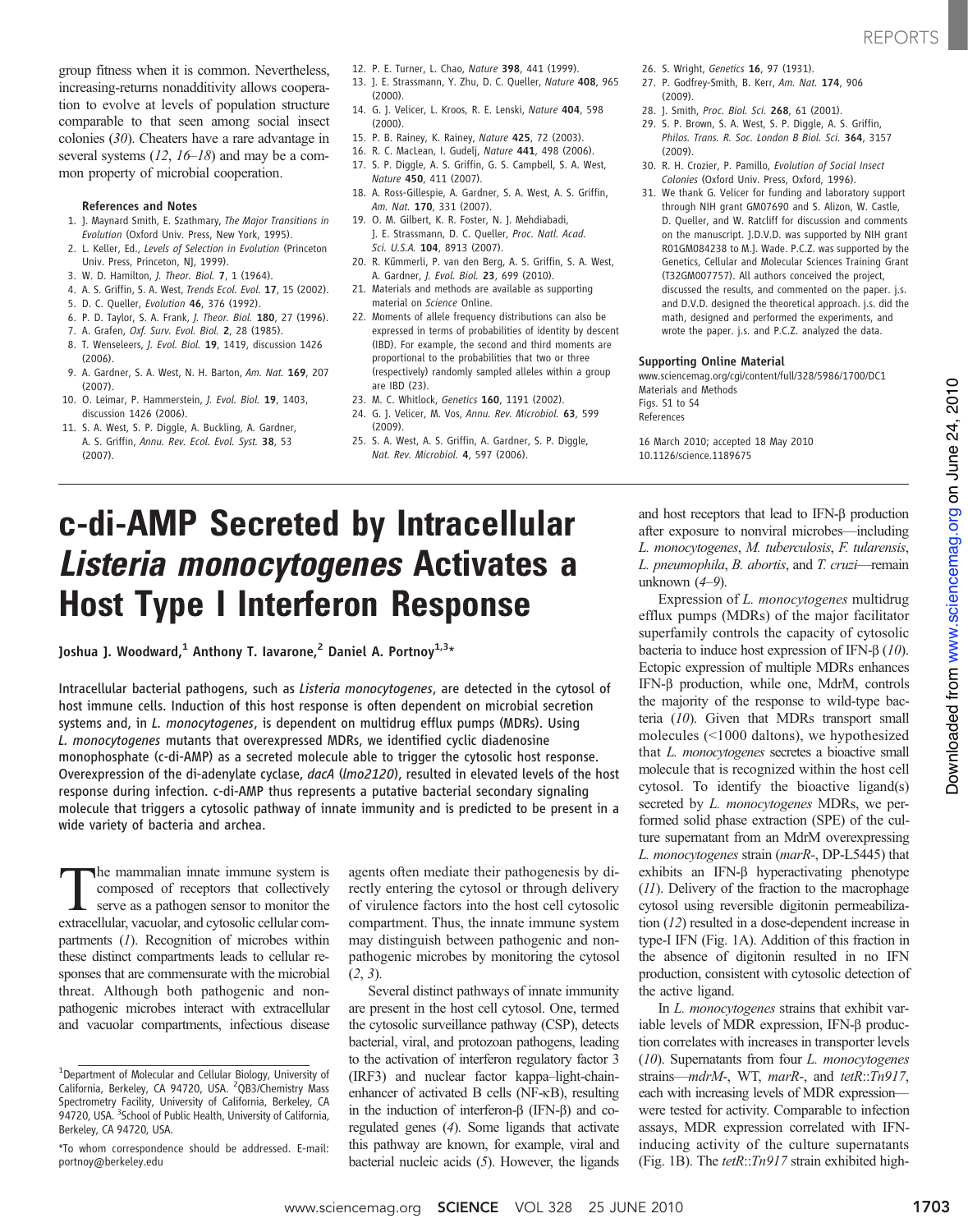www.sciencemag.org/cgi/content/full/328/5986/1700/DC1



## Supporting Online Material for

## **A Generalization of Hamilton's Rule for the Evolution of Microbial Cooperation**

jeff smith,\* J. David Van Dyken, Peter C. Zee

\*To whom correspondence should be addressed. E-mail: smith74@indiana.edu

Published 25 June 2010, *Science* **328**, 1700 (2009) DOI: 10.1126/science.1189675

## **This PDF file includes**

Materials and Methods Figs. S1 to S4 References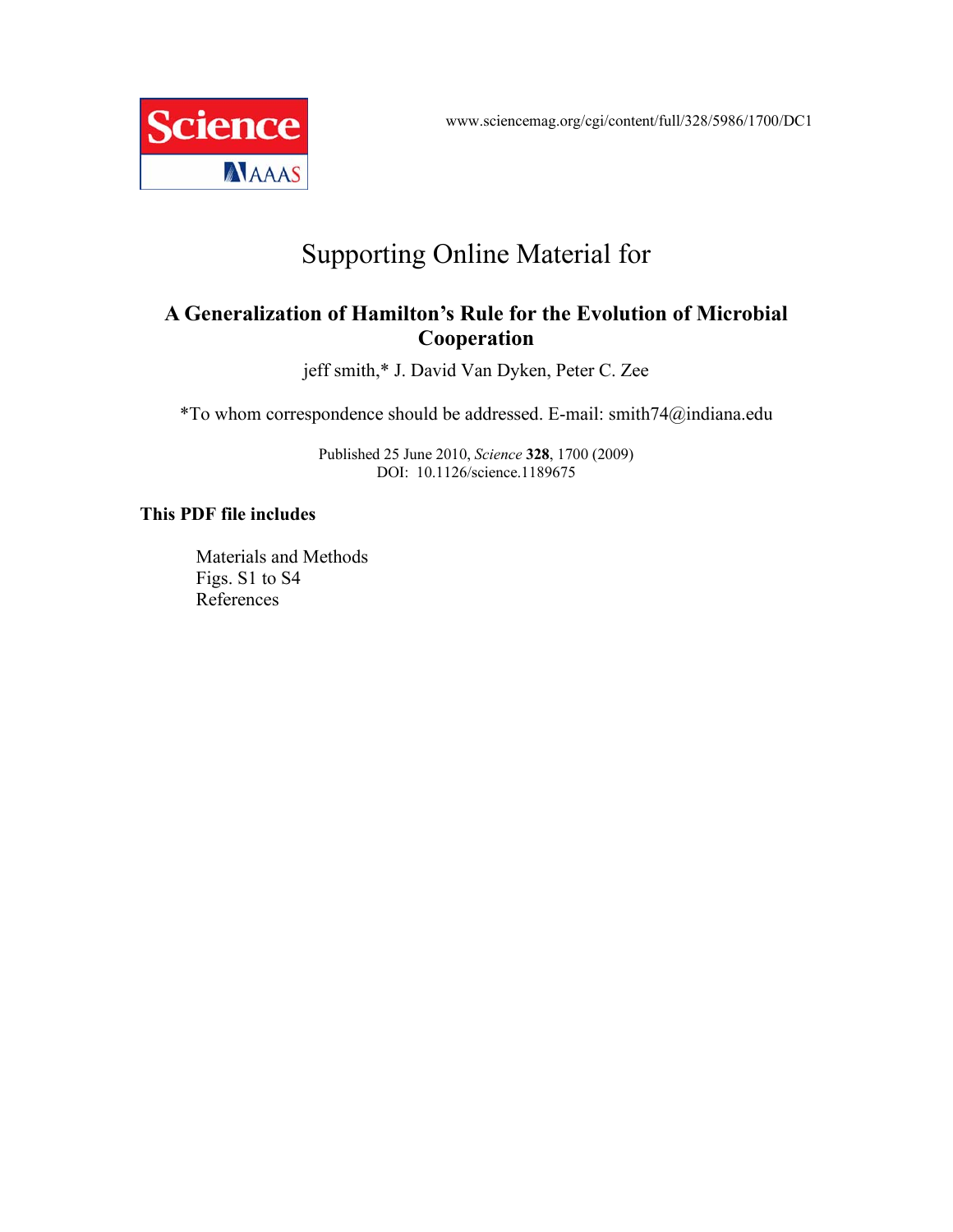### **Supporting Online Material: Materials and Methods**

**Derivation of the generalized Hamilton's rule.** Our analysis is a neighbor-modulated formulation of kin selection, which partitions fitness into the effect of an individual's own genotype and the effect of social neighbors (S*1, S2*). We consider the situation in which there are two genotypes: a cooperator and a noncooperator. The social neighborhoods of these genotypes contain varying frequencies of cooperators. Social selection changes the abundance of the two strains, but mutation, recombination, and horizontal gene transfer are assumed rare enough to not significantly affect genotype frequencies.

Let the absolute fitness of a genotype be  $w = n'/n$ , where *n* and *n*' are the total number of individuals of that genotype before and after selection. Let the *g* be the genotypic value of individuals such that cooperators have  $g = 1$  and noncooperators  $g = 0$ . Let G be an individual's social environment—the frequency of cooperators among other members of the social group. Because we are interested in social evolution, the fitness of individuals is affected by both their own genotype and that of their neighbors:  $w = w(g, G)$ . Any smooth fitness function can be expanded in a Taylor series around  $(g = 0, G = 0)$  as

$$
w = \sum_{j=0}^{\infty} b_j G^j + \sum_{k=0}^{\infty} d_k g G^k.
$$

noncooperators be  $d_0 = -c$ . The covariance between fitness and genotype Cov(*w*, *g*) (S*1*) is then We let baseline fitness be  $b_0 = a$  and the cost of cooperation when all neighbors are

$$
Cov(a,g) + \sum_{j=1}^{\infty} b_j Cov(G^j,g) - c Cov(g,g) + \sum_{k=1}^{\infty} d_k Cov(gG^k,g).
$$

Because *a* is a constant,  $Cov(a, g) = 0$ .  $Cov(g, g) = Var(g)$ . Dividing by  $Var(g)$ ,

 $\in$ 

$$
\frac{\mathrm{Cov}(w,g)}{\mathrm{Var}(g)} = \beta_{wg} = \sum_{j=1}^\infty b_j \beta_{G^j g} - c + \sum_{k=1}^\infty d_k \beta_{(gG^k)g}.
$$

distribution of *G* around  $G = 0$  for genotype *i*. The regression definition of kin selection We let  $r_j = \beta_{G^j g} = E(G^j_{\text{coop}}) - E(G^j_{\text{non}}) = m_j^{\text{coop}} - m_j^{\text{non}}$ , where  $m_j^{(i)}$  is the *j*th moment of the

 $\in$ relatedness  $r = \beta_{Gg} (SI)$  is equivalent to the first-order term  $r_1$ . Higher order terms  $r_j = \beta_{G^j g}$  can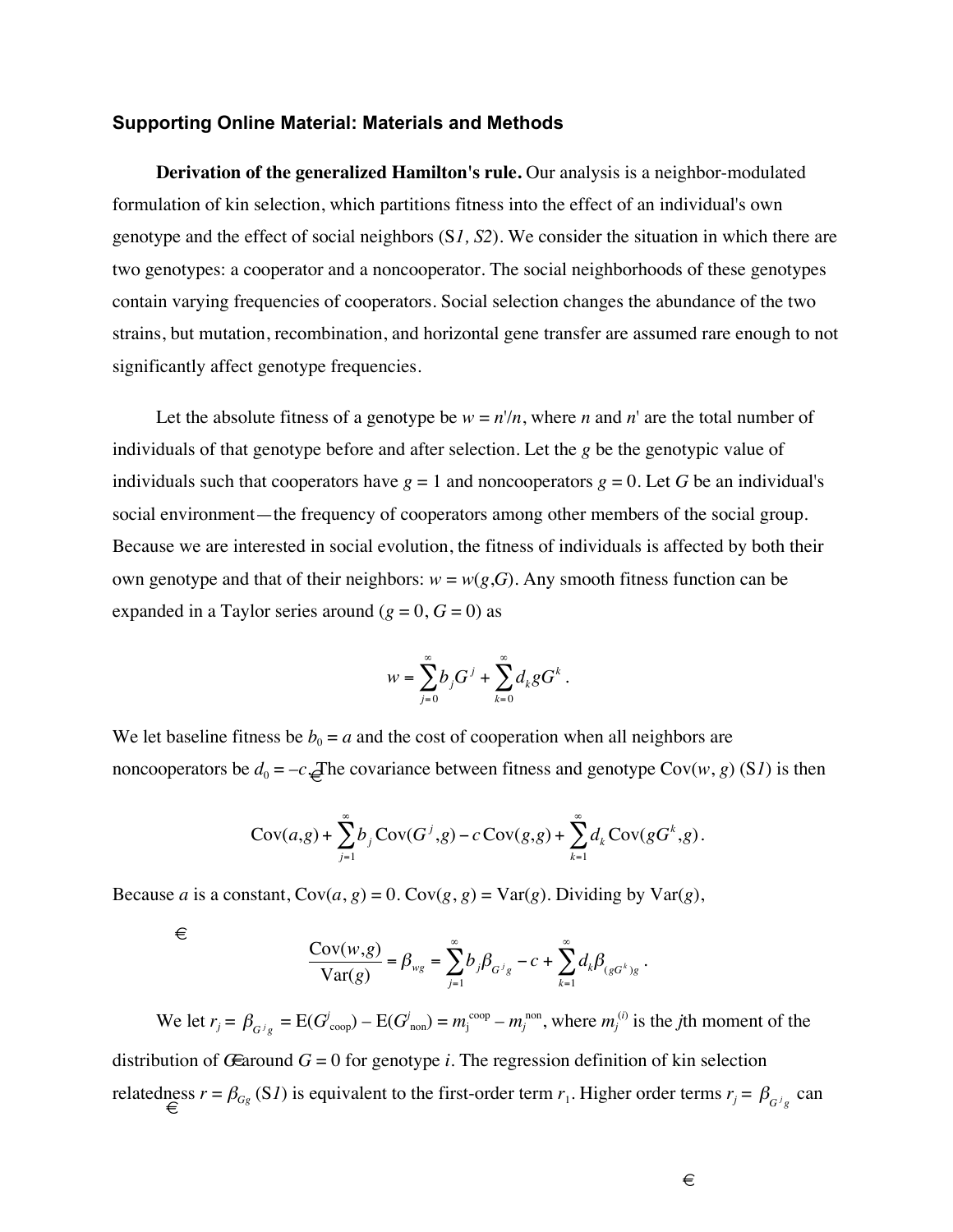be thought of as higher-order relatednesses. We can write the vector of moments as  $\mathbf{m}_i = \{m_1^{(i)},$  $m_2^{(i)}$ , ... } and the vector of relatednesses as  $\mathbf{r} = \{r_1, r_2, \dots\} = \mathbf{m}_{\text{coop}} - \mathbf{m}_{\text{non}}$ . If we let  $\mathbf{b} = \{b_1, b_2, \dots\}$ } then  $\sum b_j \beta_{G^j g} = \mathbf{r} \cdot \mathbf{b}$ . Similarly, we can write  $\beta_{(gG^k)g} = \text{E}(g_{\text{coop}} G^k_{\text{coop}}) - \text{E}(g_{\text{non}} G^k_{\text{non}}) = 1$ .  $E(G_{\text{coop}}^{k}) - 0 \cdot E(G_{\text{non}}^{k}) = m_{k}^{(\text{coop})}$ . If we let  $\mathbf{d} = \{d_{1}, d_{2}, ... \}$  and  $\mathbf{m}_{\text{coop}} = \mathbf{m} \text{ then } \sum d_{k} \beta_{(gG^{k})g} = \mathbf{m} \cdot \mathbf{d}$ .

Selection favors cooperation when  $\beta_{wg} > 0$ . That is, when

$$
\mathbf{r} \cdot \mathbf{b} - c + \mathbf{m} \cdot \mathbf{d} > 0. \tag{S1}
$$

In the special case where all fitness effects are completely additive (Fig. 1A),  $w = a + b_1G - cg$ . Then  $\mathbf{b} = \{b_1, 0, 0, \dots\}$  and  $\mathbf{d} = \{0, 0, \dots\}$ . Substituting into equation (S1) recovers the standard expression for Hamilton's rule:  $r_1b_1 - c > 0$ . Mean fitness is  $\overline{w} = \overline{g} E(w_{\text{coop}}) + (1 - \overline{g}) E(w_{\text{non}}) =$  $g[a-c+m \bullet (\mathbf{b}+\mathbf{d})] + (1-\overline{g})[a+\mathbf{b} \bullet \mathbf{m}_{\text{non}}] = a+\mathbf{m}_{\text{non}} \bullet \mathbf{b} + \overline{g} \beta_{\text{wg}}.$ 

! ! ! **Bacterial strains.** *Myxococcus xanthus* strains were obtained from G. J. Velicer (Indiana ! ! University). GJV1 is a descendant of the standard laboratory strain DK1622 (S*3*). GJV10 (S*4*) is a derivative of GJV1 with an integrated pDW79 plasmid that confers resistance to kanamycin. In this paper we refer to GJV10 as the cooperator strain. GJV206.3 is a laboratory-evolved cheater strain that is resistant to rifampicin (S*5*). Strains were stored at –80 C in 20% (v/v) glycerol.

**Sporulation assay.** Cells were grown in 8 ml CTT growth media (S*3*) at 32 ºC while shaking at 300 rpm. Log-phase cells were centrifuged 15 min at  $4500 \times g$  and resuspended in TPM starvation media to a density of  $5 \times 10^9$  cells/ml. Resuspended cells were mixed at cooperator frequencies of 0%, 1%, 10%, 50%, 90%, 99%, or 100% of total cells. 100  $\mu$ 1 (5  $\times$  10<sup>8</sup>) cells/ml) of each cell suspension was plated onto 1.5% TPM agar. Cells developed for 5 days at 32 °C and 90% rh. Fruiting bodies were harvested with a sterile scalpel into 1 ml dH $_2$ 0, heated 2 hr at 50 ºC to kill any remaining vegetative cells, and then sonicated to disperse spores. Spores were serially diluted in  $dH_2O$  and plated in 0.5% CTT agar. Densities of GJV10 spores were measured from colony counts on plates containing  $40 \mu g/ml$  kanamycin (Sigma, St. Louis). Densities of GVB206.3 spores were measured from colony counts on plates containing 5  $\mu$ g/ml rifampicin (Sigma, St. Louis). Replicate experimental blocks were conducted on separate days with cells grown independently from the same frozen stock. For each strain, absolute fitness during development is equivalent to sporulation efficiency: the number of cells surviving as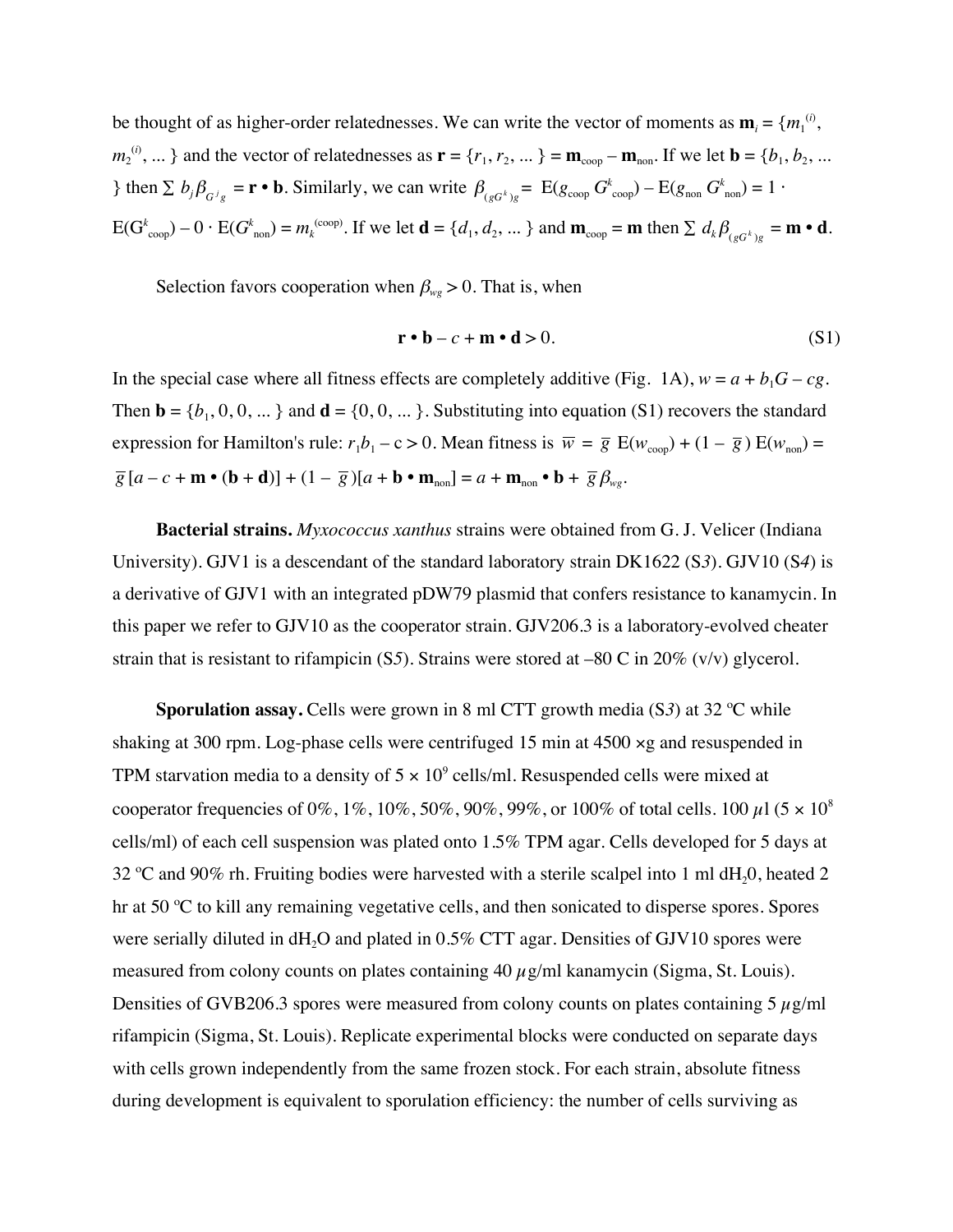spores divided by the number of cells plated. The inclusive fitness effect was calculated as mean cooperator fitness minus mean cheater fitness.

**Statistics and calculations.** All statistics and calculations were performed using R 2.8.1 (R Development Core Team, Vienna, Austria, http://www.R-project.org) unless otherwise indicated. The equation for developmental fitness was determined by ANCOVA ( $lm$  procedure) on  $log_{10}$ transformed fitness data. The best-fit statistical model included significant terms for intercept, slope (*G*), genotype effect on intercept (*g*), slope by genotype interaction ( $g \times G$ ), and a quadratic term  $(G^2)$ .  $w(g, G)$  was obtained by transforming the fitted regression equation to a linear fitness scale.

Values of  $a$ ,  $b$ ,  $c$ , and  $d$  were determined from the coefficients of the Taylor series of  $w(g)$ , *G*) up to order 30, obtained using the Series command in Mathematica 7.0 (Wolfram Research, Champaign, IL). We emphasize that we did not fit a 30-order polynomial to our data; we simply represented its five-parameter statistical model in terms of its Taylor series. The different components of **b** and **d** are not independent of each other.  $\mathbf{m}$ ,  $\mathbf{m}_{\text{non}}$ , and  $\mathbf{r}$  were calculated from the moments of the experimental distribution. If *G* is the initial frequency of cooperators among developing cells within a group, then moment *k* of genotype *i* was calculated as  $E(G<sup>k</sup>)$ , where the expectation is taken over all cells of genotype *i*. The inclusive fitness effect  $\beta_{we}$  was calculated as in equation (S1). Error estimates were determined by bootstrap. Coefficients of the full statistical model were determined for 1000 instances of resampled data. For each of these equations,  $a$ , **b**,  $c$ , **d**, and  $\beta_{we}$  were calculated as described above.

Lacking empirical data on the distribution of genotypes among naturally occuring *M. xanthus* fruiting bodies, we assumed for convention's sake an island model of population structure (S*6*) in which genotypes follow a beta distribution among groups (Fig. S2, for example). Beta distributions of within-group cooperator frequency were implemented using the dbeta command in R with parameters  $\alpha = 2Nm\bar{g}$  and  $\beta = 2Nm(1-\bar{g})$ , where  $\bar{g}$  is the global  $\frac{1}{2}$ cooperator frequency and 2*Nm* is a distribution parameter. These were then normalized to obtain the distribution of *G* for each genotype separately: *G* dbeta(*G*)/ $\overline{g}$  for cooperators and (1–*G*) ! dbeta(*G*)/(1– $\overline{g}$ ) for noncooperators. Moments  $m_k^{(i)}$  were calculated by numerically integrating *Gk* over the probability distribution of genotype *i*. We varied the migration parameter 2*Nm* but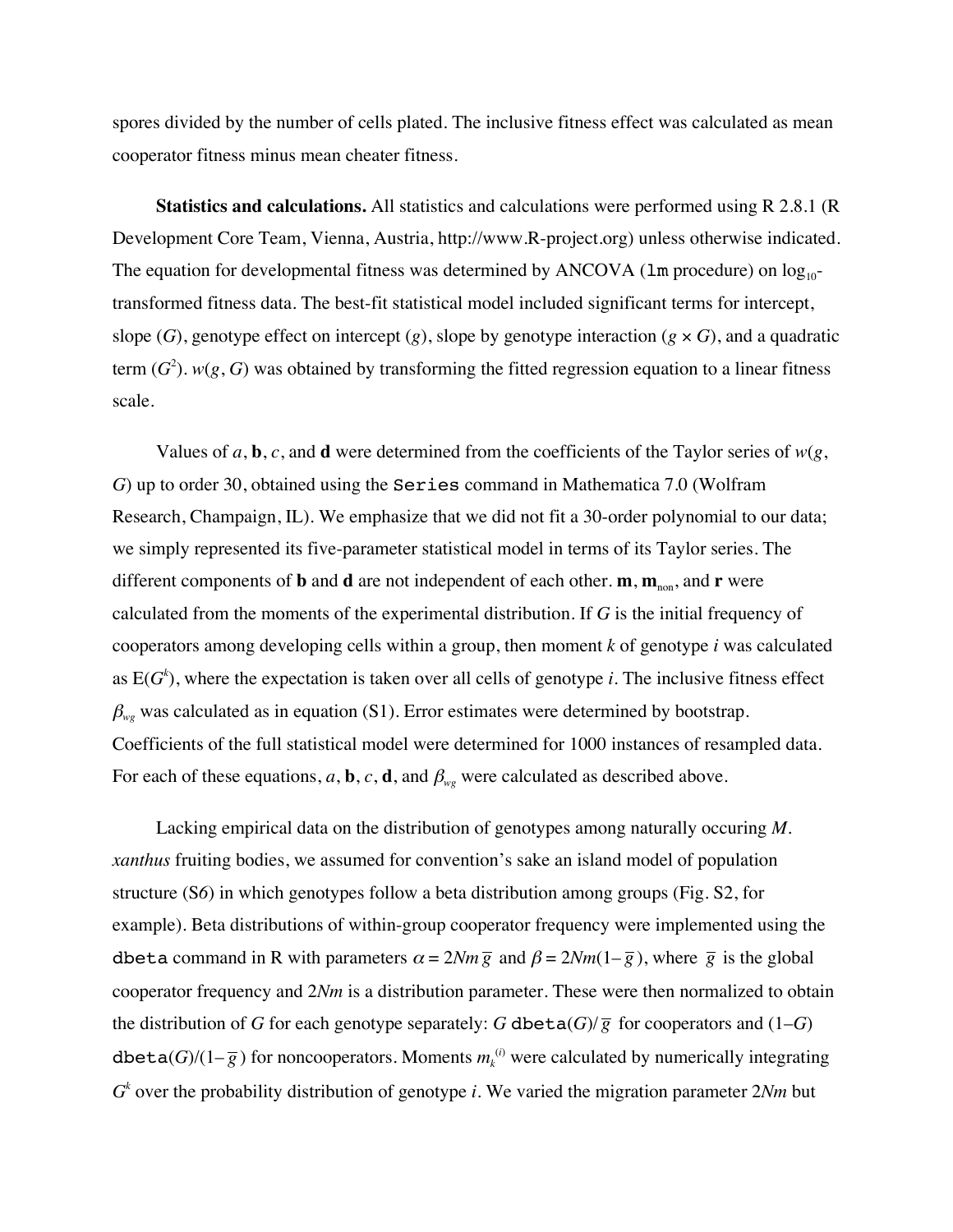report population structure in terms of first-order relatedness for ease of comparison. For each combination of parameters we calculated the inclusive fitness effect and mean fitness as described above.

To determine the fit of Hamilton's rule to nonadditive data, we simulated island models of population structure with 500 groups of 100 individuals using the rbeta command in R and other parameters as described above. Each individual was assigned a fitness based on its own genotype and that of its neighbors using the fitness functions described in the text. Hamilton's rule was then fit to these distributions as a partial regression with fitness structure  $w = a - cg +$ *bG* using the lm command.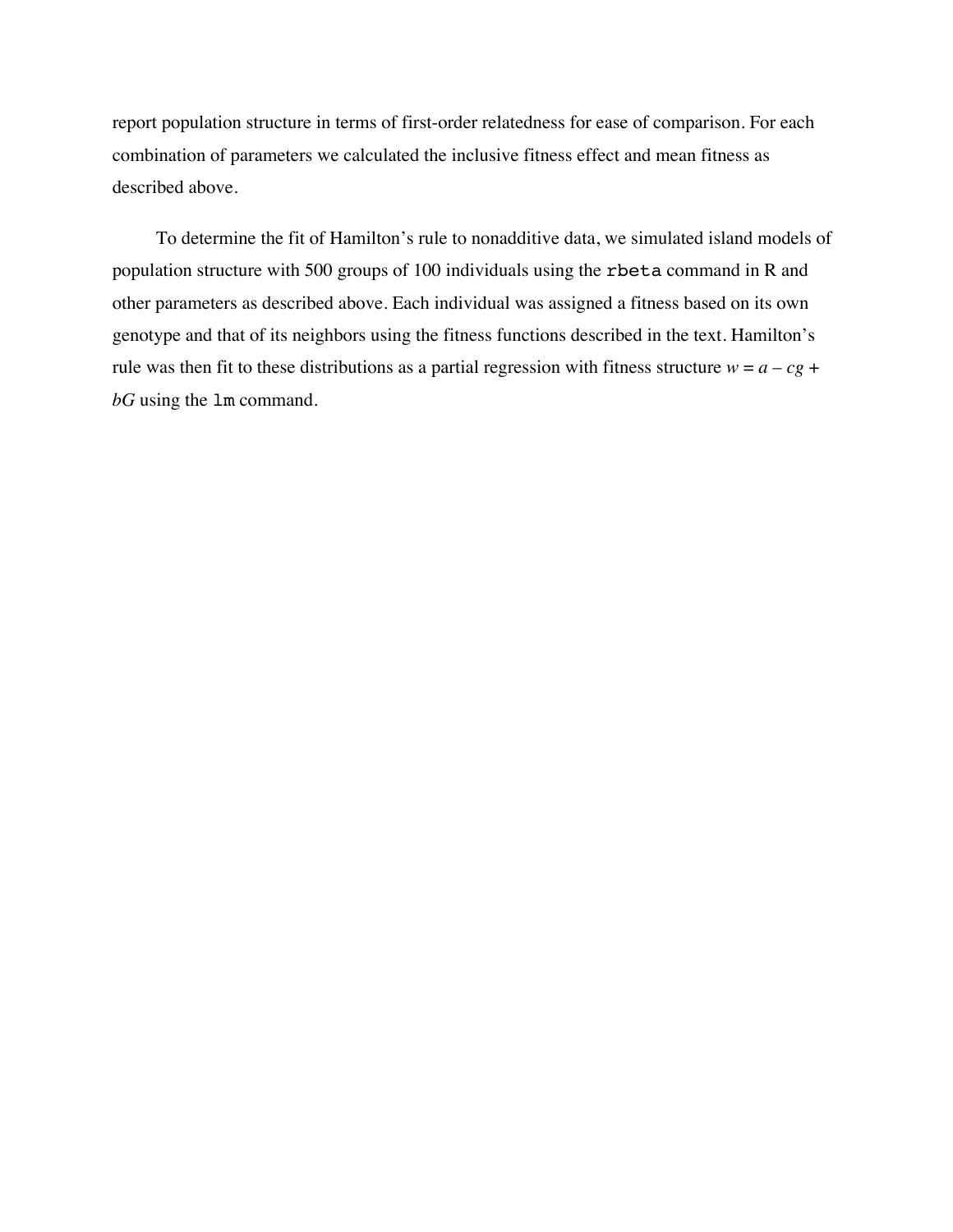

**Supplementary Figure 1.** Limitations of Hamilton's rule with strong nonadditivity. Solid lines in the top panels show an example nonadditive fitness function. Dashed lines show the fitness function estimated by Hamilton's rule given the distribution shown in the bottom panel. Blue: cooperators. Red: noncooperators. Hamilton's rule is effectively a linear regression fit to nonlinear data. This limits the amount of variation it can explain and in some cases leads to biologically nonsensical results like negative mean fitness at some cooperator frequencies [dashed blue line in (B)]. Hamilton's rule also confounds fitness effects with population structure: it identifies different *b* and *c* values for (A) and (B) even though they have identical fitness functions.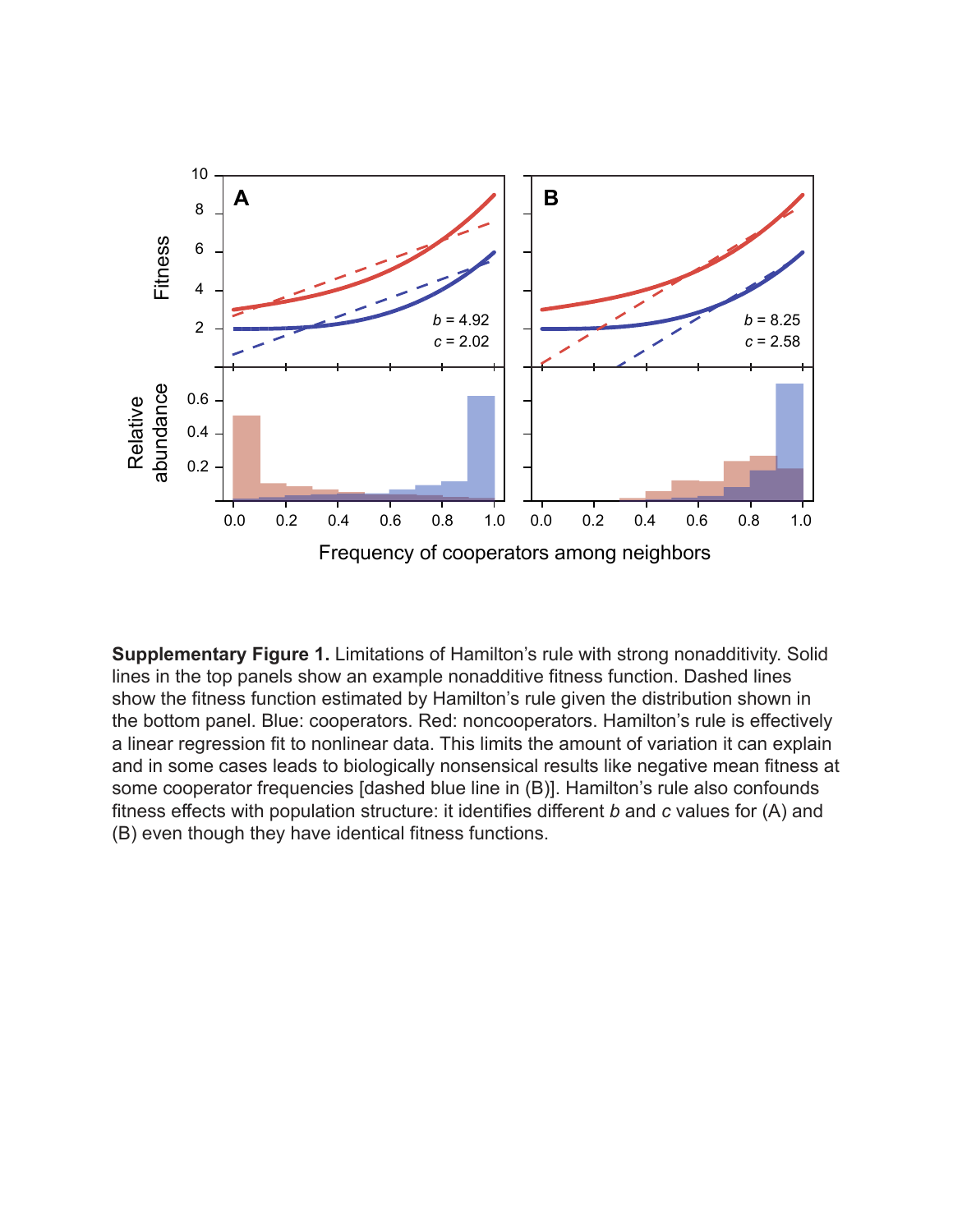

**Supplementary Figure 2.** Kin selection relatedness in asexual microbes. (A) Hypothetical distributions of cooperative genotypes among the social neighbors of cooperators (solid blue line) and noncooperators (solid red line). Dashed lines show distribution means. (B) The *r* in Hamilton's rule is  $r_{\scriptscriptstyle\!+}$ : the difference between the means of the distributions. (C) Higher order relatednesses are the differences between the higher-order moments of the distributions. Shown is fifth-order relatedness  $r_{\rm s}$ .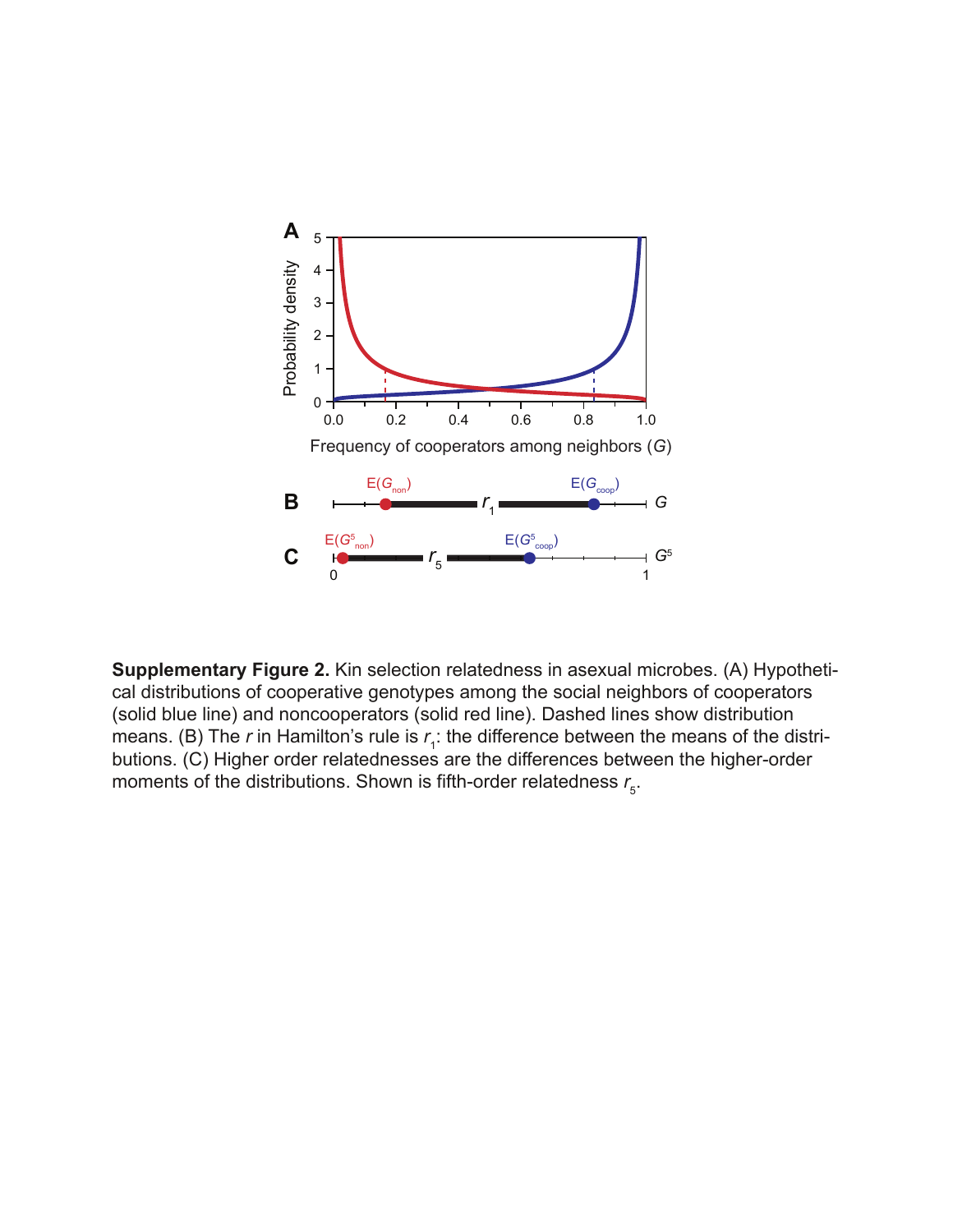

**Supplementary Figure 3.** The functional form of nonadditive benefits determines the range of social groups in which cheaters gain a net fitness advantage over cooperators. Red line: cheater fitness. Blue line: cooperator fitness. Shaded area: cheaters have greater fitness than cooperators in all-cooperator social groups. (A) Decreasing returns from cooperation. (B) Linear returns. (C) Increasing returns. Larger shaded areas require more population structure to prevent invasion of cheaters.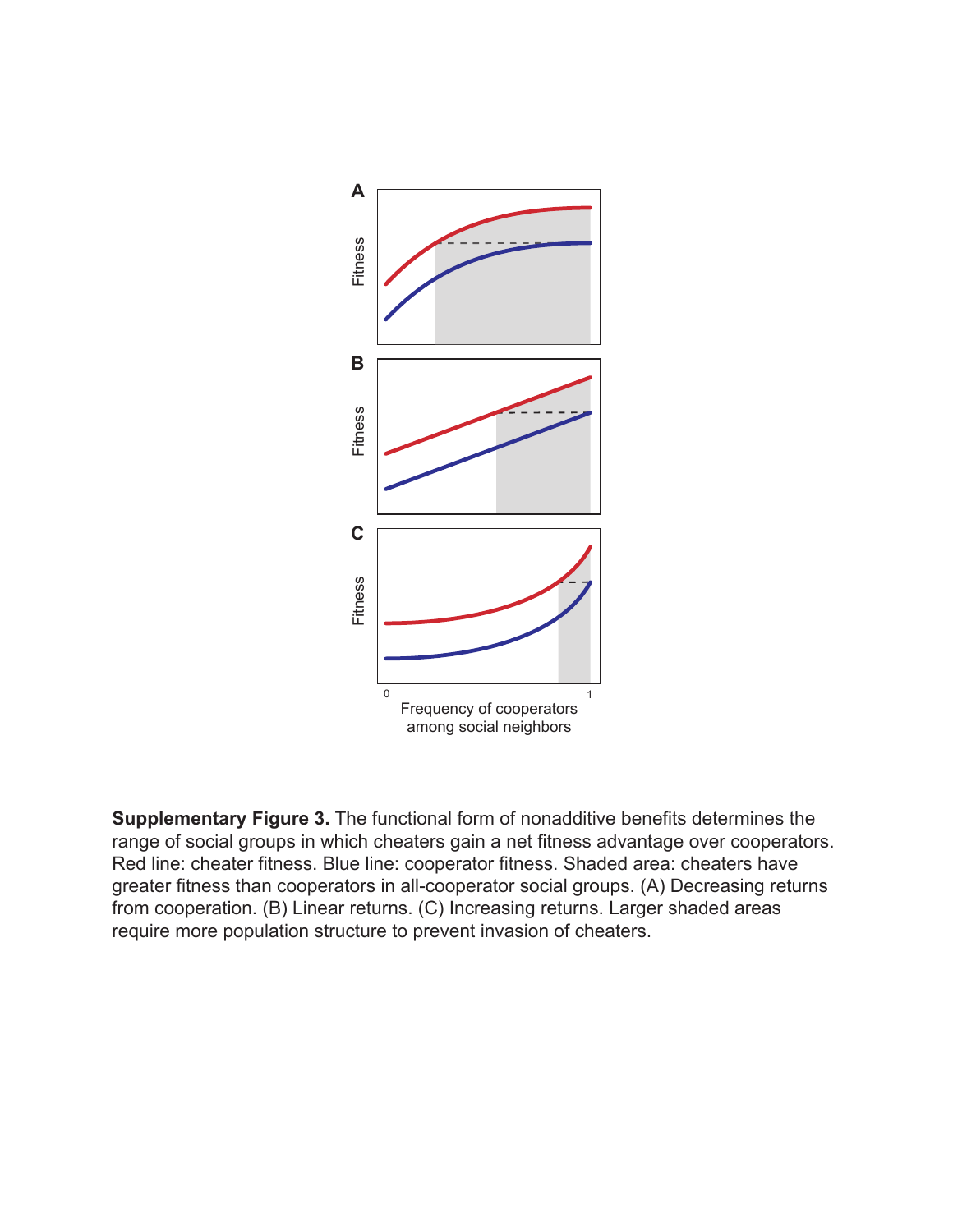

**Supplementary Figure 4.** Identifying the causes of frequency-dependent social selection. (A, B) In the island model of population structure, kin selection relatedness  $(r_{_1})$  is independent of global cooperator frequency, but **r** (black) and **m** (blue) are not. Because selection in the *Myxoccoccus* example is dominated by terms of order 10-15, it is these components of population structure that create frequency-dependent selection. (C, D) Hamilton's rule misleadingly places the cause of frequency-dependent selection in its fitness terms (*b* and *c*) instead of its population structure term (*r*). Solid lines show the *Myxococcus* fitness function estimated in Fig. 2A, now plotted on a linear scale. Dashed lines show the fitness function estimated by Hamilton's rule for the population structures in the panels above. The small difference in *r* between (C) and (D) iscaused by randomness in the simulated population structures.